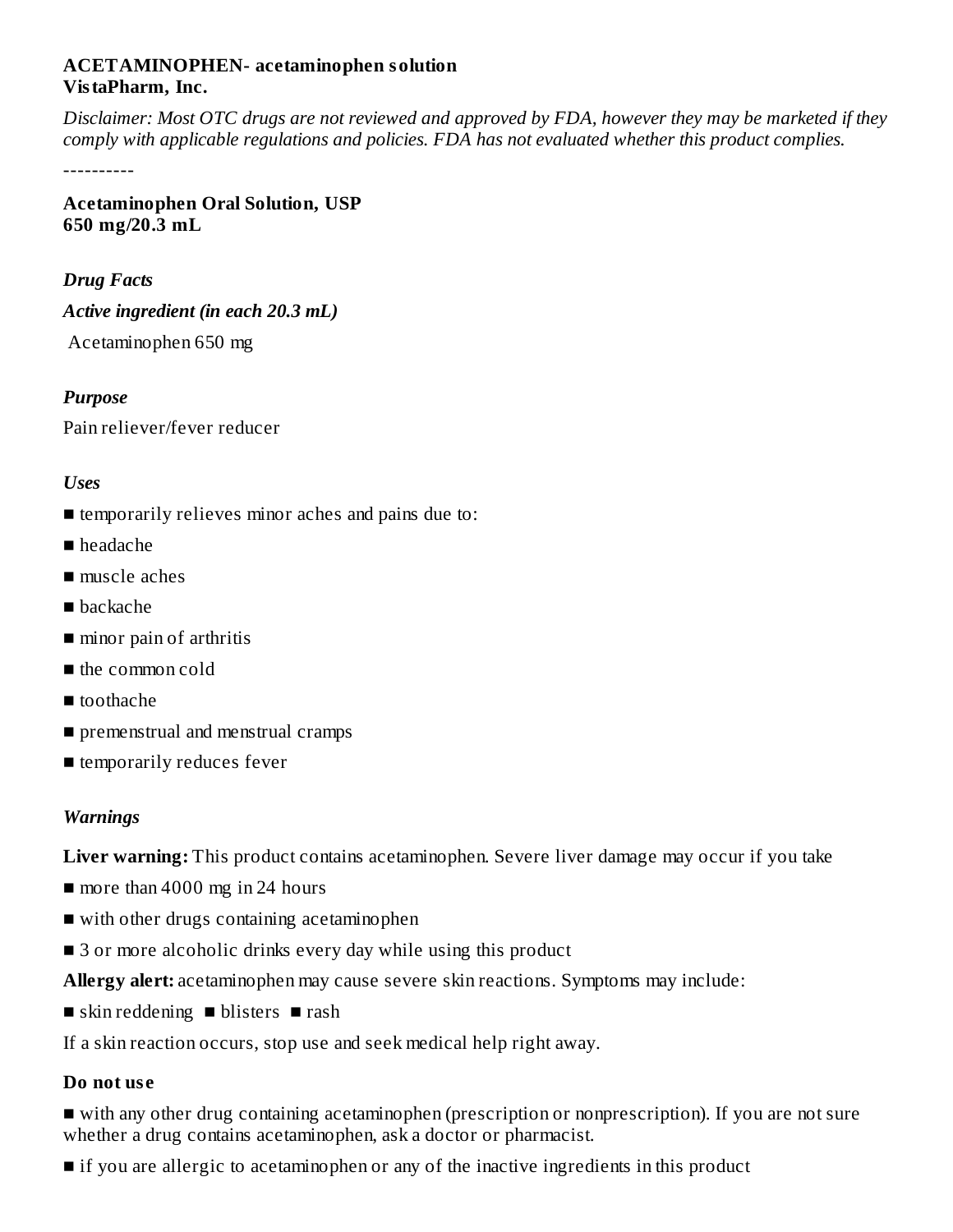# **Ask a doctor before us e if you have** liver disease

# **Ask a doctor or pharmacist before us e if you are** taking the blood thinning drug warfarin

# **Stop us e and ask a doctor if**

- pain gets worse or lasts more than 10 days
- fever gets worse or lasts more than 3 days
- new symptoms occur
- redness or swelling is present

These could be signs of a serious condition.

**If pregnant or breast-feeding,** ask a health professional before use.

#### **Keep out of reach of children.**

**Overdose warning:** In case of overdose, get medical help or contact a Poison Control Center right away (1-800-222-1222). Quick medical attention is critical for adults as well as for children even if you do not notice any signs or symptoms.

#### *Directions*

- **do not take more than directed (s ee overdos e warning)**
- do not take more than 4 doses in any 24-hour period
- dose as follows or as directed by doctor
- take only with dosing cup provided
- adults and children 12 years of age and older: 20.3 mL (650 mg) in dosing cup every 6 hours
- children under 12 years of age: ask a doctor

# *Other information*

- each 20.3 mL contains: **sodium 32 mg**
- store at 20 -25 $\rm{^{\circ}C}$  (68 -77 $\rm{^{\circ}F}$ )
- do not use if foil on cup is missing or torn

#### *Inactive ingredients*

anhydrous citric acid, FD&C blue no. 1, FD& C red no. 40, flavor, glycerin, methylparaben, polyethylene glycol, propylparaben, purified water, sodium citrate, sodium saccharin

#### *Questions or comments?*

Call 1-888-655-1505

# *How Supplied*

NDC 66689-056-01: 20.3 mL unit-dose cup

NDC 66689-056-99: Case contains 100 unit- dose cups of 20.3 mL (NDC 66689-056-01), packaged in 10 trays of 10 unit-dose cups each.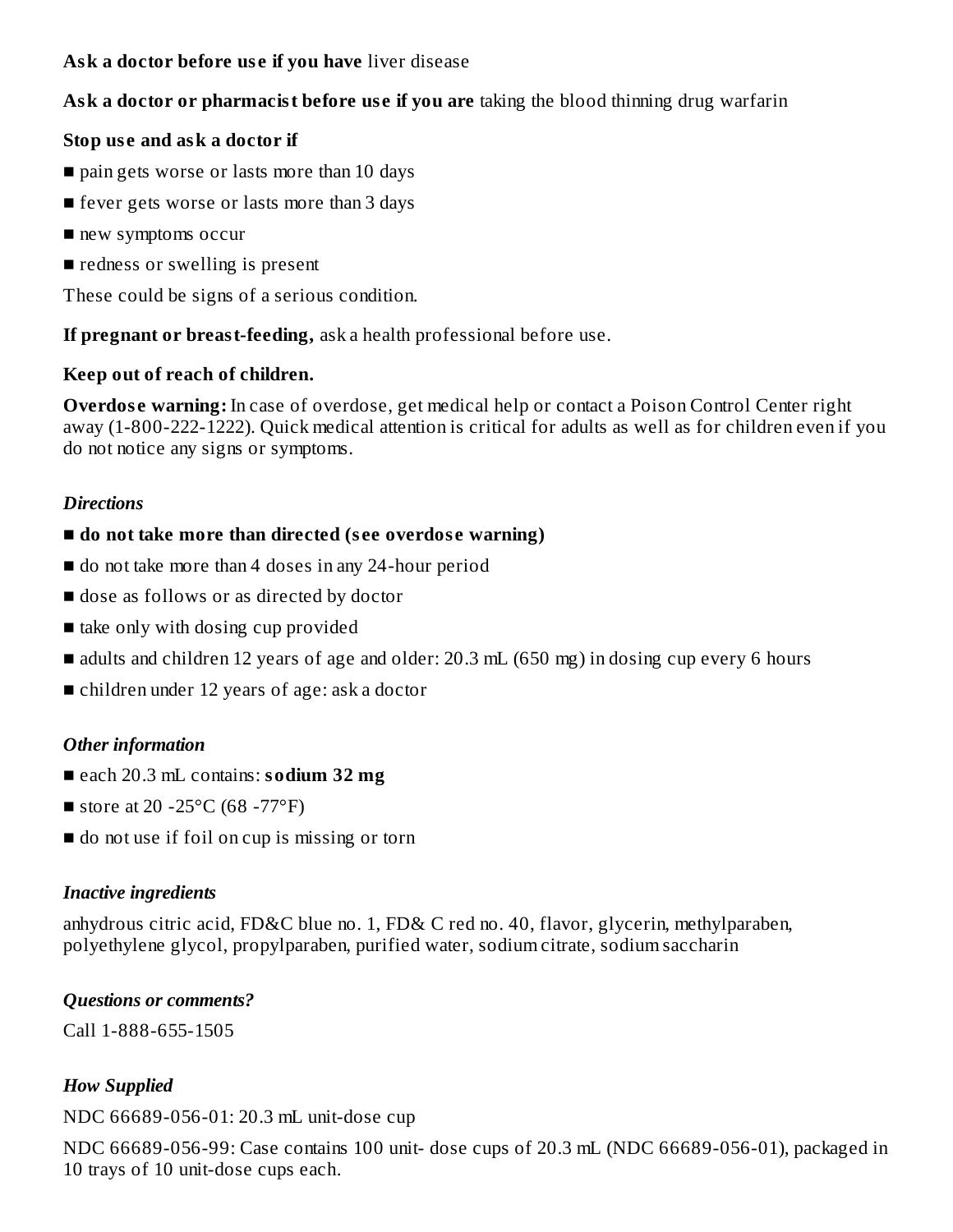Distributed by: VistaPharm Inc. Largo, FL 33771, USA VP2512 10/2019

# **Principal Display Panel - 20.3 mL Lidding Label ACETAMINOPHEN Oral Solution, USP 650 mg per 20.3 mL [160 mg/5 mL] Alcohol-Free** Delivers 650 mg [20.3 mL] Store at 20°-25°C [68°-77°]; [see USP CRT conditions]. Distributed by: VistaPharm, Inc. Largo, FL 33771, USA NDC 66689-056-01 VP2156R2 02/18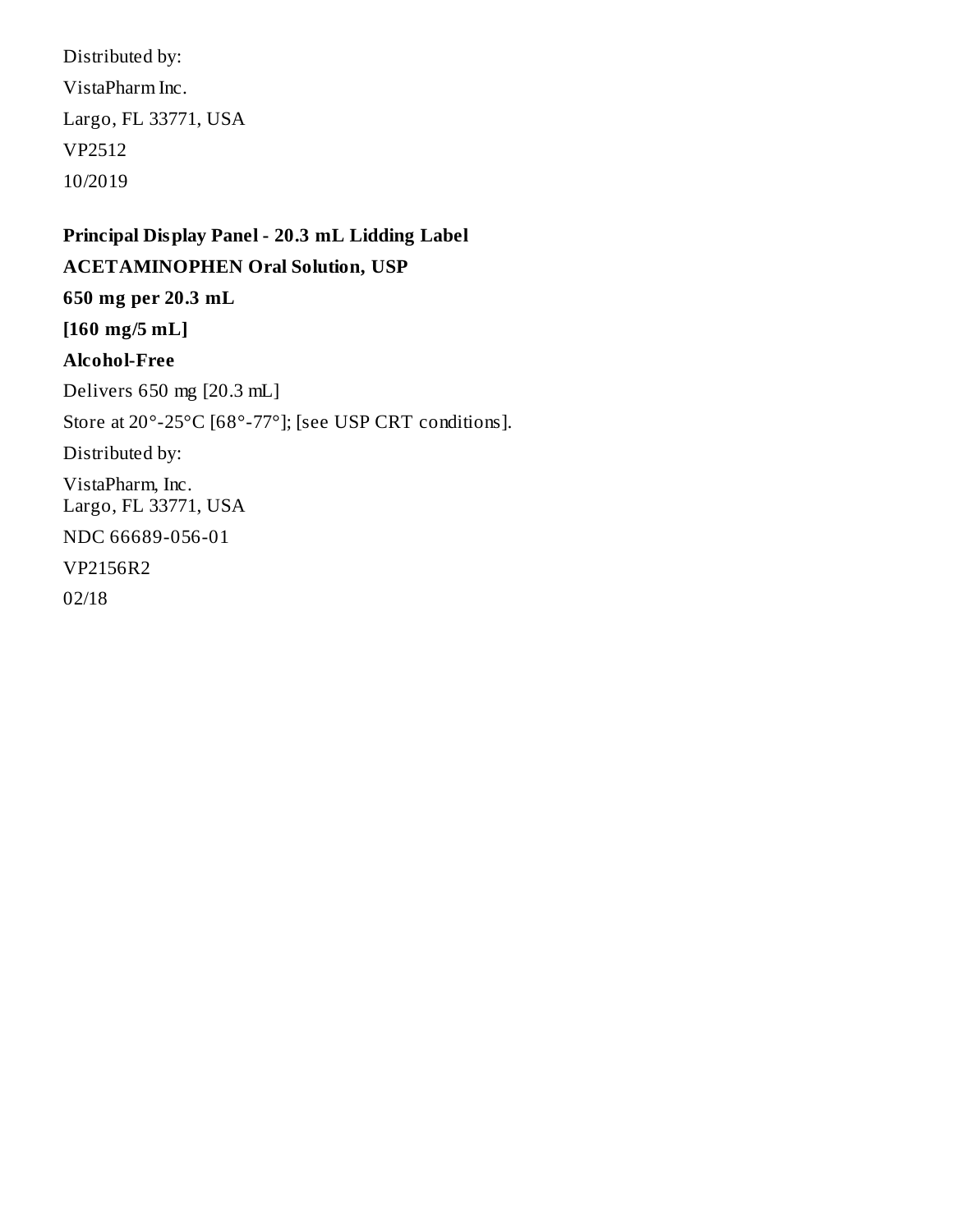

| <b>ACETAMINOPHEN</b>                                                   |                          |                    |  |  |               |  |  |  |  |
|------------------------------------------------------------------------|--------------------------|--------------------|--|--|---------------|--|--|--|--|
| acetaminophen solution                                                 |                          |                    |  |  |               |  |  |  |  |
|                                                                        |                          |                    |  |  |               |  |  |  |  |
| <b>Product Information</b>                                             |                          |                    |  |  |               |  |  |  |  |
| Product Type                                                           | <b>HUMAN OTC DRUG</b>    | Item Code (Source) |  |  | NDC:66689-056 |  |  |  |  |
| <b>Route of Administration</b>                                         | ORAL                     |                    |  |  |               |  |  |  |  |
|                                                                        |                          |                    |  |  |               |  |  |  |  |
|                                                                        |                          |                    |  |  |               |  |  |  |  |
| <b>Active Ingredient/Active Moiety</b>                                 |                          |                    |  |  |               |  |  |  |  |
| <b>Ingredient Name</b>                                                 | <b>Basis of Strength</b> | Strength           |  |  |               |  |  |  |  |
| ACETAMINO PHEN (UNII: 36209 ITL9D) (ACETAMINO PHEN - UNII:36209 ITL9D) | <b>ACETAMINOPHEN</b>     | 160 mg in 5 mL     |  |  |               |  |  |  |  |
|                                                                        |                          |                    |  |  |               |  |  |  |  |
|                                                                        |                          |                    |  |  |               |  |  |  |  |
| <b>Inactive Ingredients</b>                                            |                          |                    |  |  |               |  |  |  |  |
|                                                                        |                          | Strength           |  |  |               |  |  |  |  |
| <b>ANHYDROUS CITRIC ACID (UNII: XF417D3PSL)</b>                        |                          |                    |  |  |               |  |  |  |  |
| FD&C BLUE NO. 1 (UNII: H3R47K3TBD)                                     |                          |                    |  |  |               |  |  |  |  |
| FD&C RED NO. 40 (UNII: WZB9127XOA)                                     |                          |                    |  |  |               |  |  |  |  |
| <b>GLYCERIN</b> (UNII: PDC6A3C0OX)                                     |                          |                    |  |  |               |  |  |  |  |
| METHYLPARABEN (UNII: A2I8 C7H19T)                                      |                          |                    |  |  |               |  |  |  |  |
| POLYETHYLENE GLYCOL 300 (UNII: 5655G9Y8AQ)                             |                          |                    |  |  |               |  |  |  |  |
| <b>PROPYLPARABEN (UNII: Z8IX2SC1OH)</b>                                |                          |                    |  |  |               |  |  |  |  |